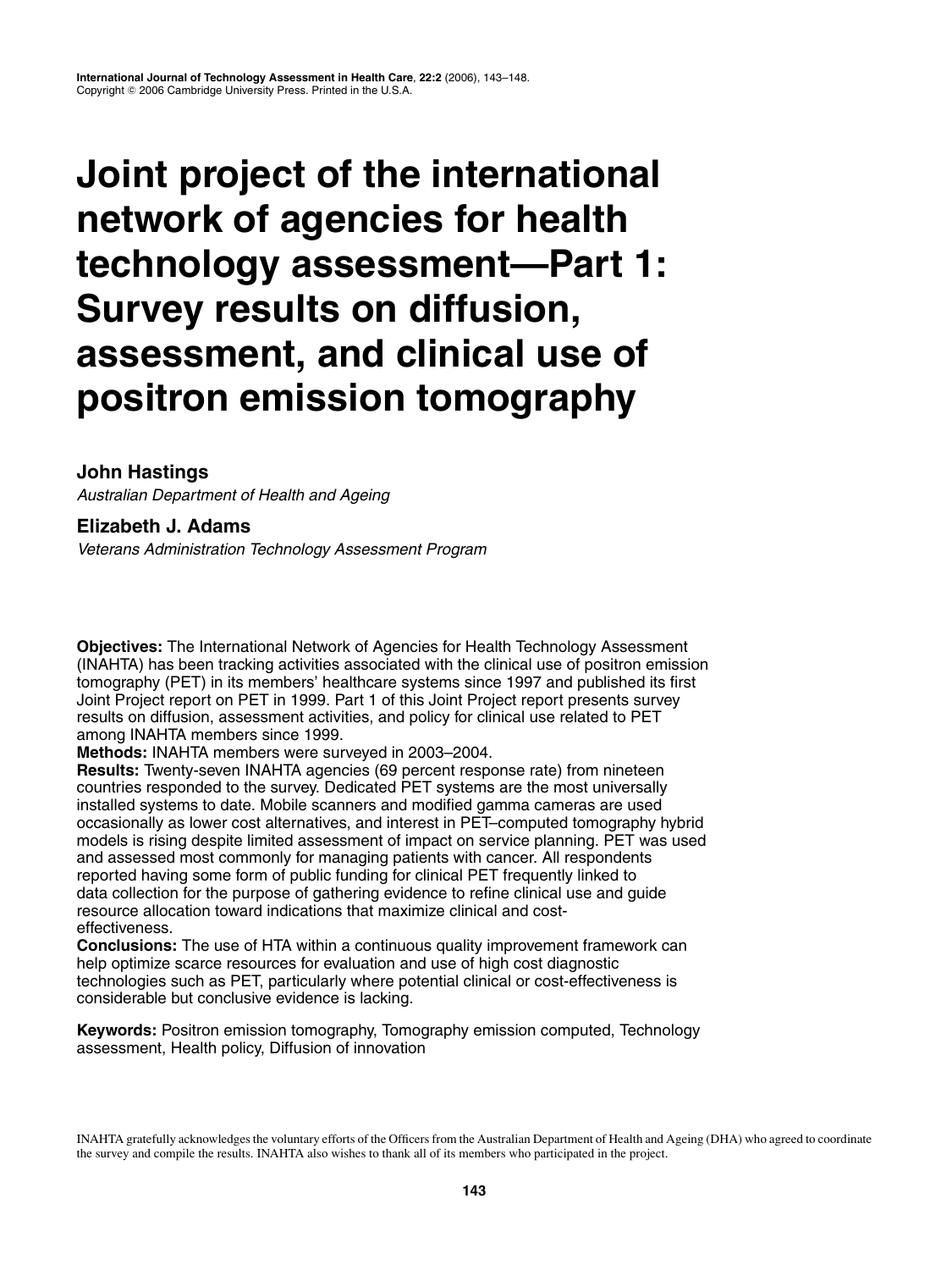Positron emission tomography (PET) is an example of a costly, popular, and potentially beneficial diagnostic imaging test that has been introduced rapidly into health care often without definitive evidence of clinical or cost-effectiveness. As healthcare systems struggle to manage the introduction and use of diagnostic imaging modalities in clinical care, many use health technology assessment (HTA) to help define the clinical benefits of these technologies and direct policy for clinical use and research within the context of improved health outcomes, limited healthcare resources, and patient focus.

Several HTA agencies within the International Network of Agencies for Health Technology Assessment (INAHTA) have assessed the scientific evidence of PET's clinical utility for the purpose of informing purchasing and reimbursement decisions, research policy, and clinical utilization within an evidence-based framework. INAHTA established a Joint Project on PET scanning in 1997 to synthesize information on the diffusion, evaluation, and policy implementation of PET in healthcare systems represented by its members. INAHTA Joint Projects are collaborations among member agencies to evaluate medical technologies of mutual interest. The first Joint Project report on PET was produced in 1999 (1).

Since then, both INAHTA's membership and interest in PET have continued to expand along with the need to carefully manage the technology's diffusion into clinical care with increasingly scarce healthcare resources. As a result, INAHTA sought to update its first Joint Project report by again surveying membership on diffusion, assessment, and policy for clinical use of PET. To supplement the survey results, INAHTA sponsored a pre-conference workshop at the first scientific meeting of Health Technology Assessment International in Krakow, Poland, in June 2004 entitled: *Strategies for Managing the Diffusion of High Cost Diagnostic Technology—the Case of PET Scanning* (2). The objectives of the workshop were to expand discussion on the role of HTA in and present a range of policy implementation strategies for managing the diffusion of PET.

Part 1 of the INAHTA Joint Project on PET presents the survey results. Part 2 presents and summarizes the proceedings of the workshop, emphasizing the use of HTA to guide policy strategies for managing the diffusion of PET in clinical care within local contexts (unpublished data, 2005).

## **METHODS**

In June 2002, the INAHTA Executive Board, represented by Elizabeth Adams of the Veterans Health Administration Technology Assessment Program (VATAP) in the United States (US), sought expressions of interest from member agencies in updating its 1999 INAHTA Joint Project on PET (1). Officers from the Australian Department of Health and Ageing (DHA) volunteered to coordinate a new survey looking at PET utilization and HTA within INAHTA member countries.

DHA's involvement in a new survey was seen as a useful adjunct to its existing PET program. Since 1999, DHA has been actively engaged in developing public funding policy for PET, informed by PET HTA conducted by Australia's Medical Services Advisory Committee (MSAC), the body that advises the Federal Minister for Health and Ageing on evidence relating to new medical technologies and procedures.

DHA Officers, Ms. Adams, and representatives of the Centers for Medicare and Medicaid Services (CMS) in the United States and the Canadian Coordinating Office for Heath Technology Assessment (CCOHTA) jointly developed the survey instrument. All INAHTA agencies were surveyed in January 2003 using INAHTA's electronic listserv. Followup requests were made in April 2003, September 2003, and March 2004 to nonrespondents.

#### **RESULTS**

Twenty-seven INAHTA agencies in nineteen countries responded to the survey, representing a 69 percent response rate, including four agencies who replied with no involvement in PET scanning ("nil") (Table 1). The National Association of Statutory Health Insurance Physicians Department of HTA (NASHIP) provided data for Germany on behalf of the German INAHTA agency DAHTA@DIMDI. Responses from the Swedish HTA agencies (SBU and CMT) were addressed by the PET Centre at Uppsala University Hospital, the Karolinska Hospital Departments of Radiology and Nuclear Medicine, and University Hospital Department of Oncology in Lund. Responses for Canada were provided by CCOHTA and AHFMR.

The wide timeframe over which responses were received, along with the lack of detail in some responses, made it difficult to construct a definitive "snapshot" of the situation at a single point in time. The survey information, therefore, provides a general overview of PET diffusion and evaluation of the period from early 2003 to early 2004 based on a range of anecdotal responses. Tables 2 through 4 summarize the key survey results.

#### **Diffusion of PET**

Members reported the number and type of PET scanners in clinical use in their country, region, or local health system; the survey considered dedicated PET scanners, PET– computerized tomography (PET-CT) hybrid scanners, and gamma cameras modified for coincidence detection (Table 2). The majority of models in use were dedicated scanners, and most were situated in the public sector. Use of mobile scanners and modified gamma cameras as a lower cost alternative to traditional PET scanning was reported anecdotally.

INAHTA members reported an average of 16.4 dedicated PET scanners (range, 2–80 scanners; median, 9.5 scanners) per country, region, or health system and 0.65 scanners per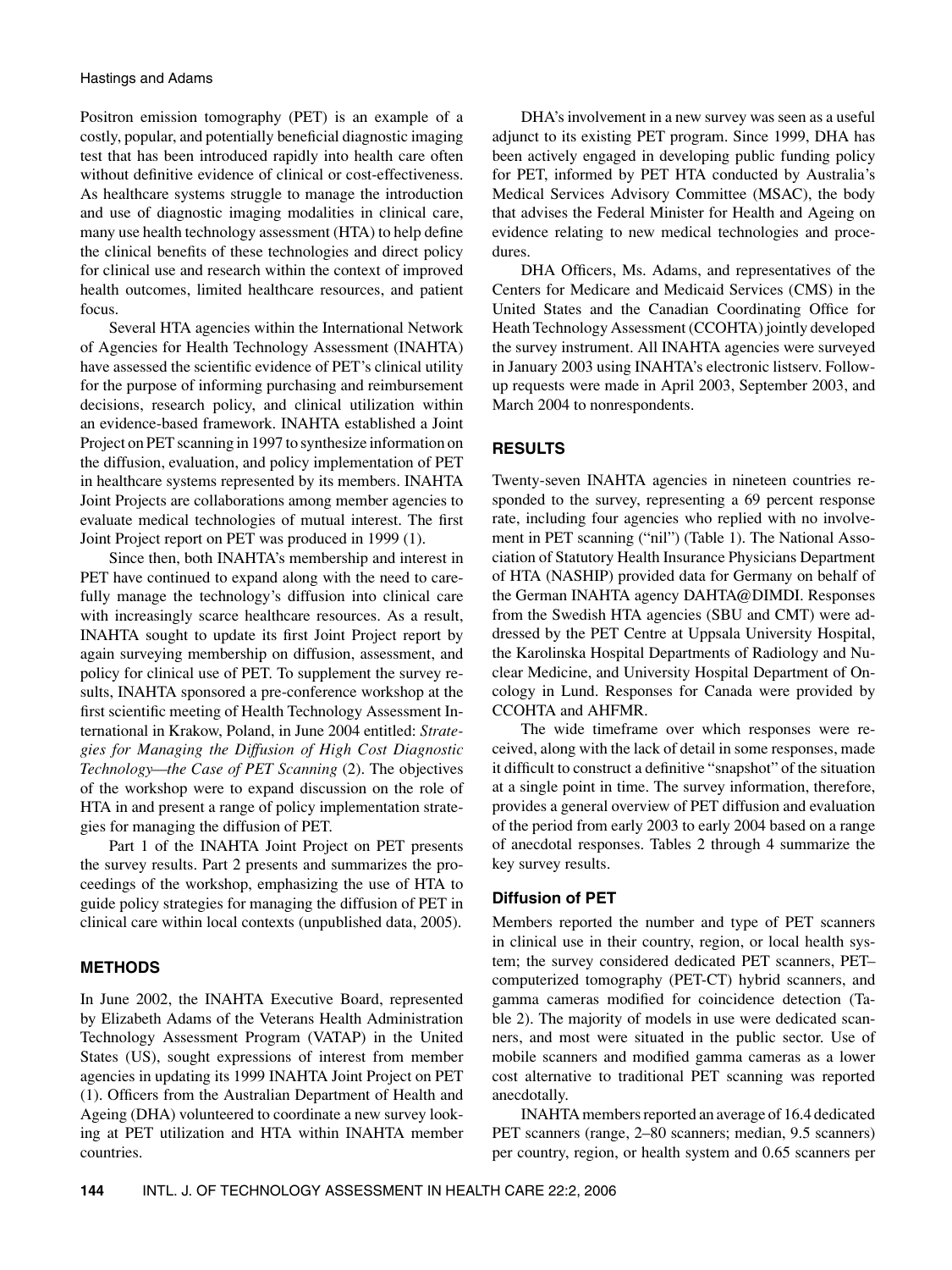| <b>Table 1.</b> INAHTA PET Survey 2003/2004: List of Respondents (as of June 2004) |  |  |  |
|------------------------------------------------------------------------------------|--|--|--|
|------------------------------------------------------------------------------------|--|--|--|

| Country         | International Network of Agencies for Health Technology Assessment (INAHTA) member                                                                                                         |
|-----------------|--------------------------------------------------------------------------------------------------------------------------------------------------------------------------------------------|
| Australia       | Medical Services Advisory Committee (MSAC)                                                                                                                                                 |
| Austria         | Health Technology Assessment Unit of the Institute of Technology Assessment, Austrian Academy of Sciences (ITA)                                                                            |
| Belgium         | Belgian Knowledge Centre for Health Care (KCE)                                                                                                                                             |
| Canada          | Canadian Coordinating Office for Health Technology Assessment (CCOHTA)                                                                                                                     |
|                 | Alberta Heritage Foundation for Medical Research (AHFMR)                                                                                                                                   |
| Denmark         | Danish Centre for Evaluation and Health Technology Assessment (DACEHTA)                                                                                                                    |
| Finland         | Finnish Office for Health Care Technology Assessment (FinOHTA/STAKES)                                                                                                                      |
| France          | Comité d'Évaluation et de Diffusion des Innovations Technologiques (CEDIT)                                                                                                                 |
| Germany         | DAHTA@DIMDI represented by National Association of Statutory Health Insurance Physicians (NASHIP),<br>Department of HTA                                                                    |
| Israel          | Israel Center for Technology Assessment in Health Care (ICTAHC)                                                                                                                            |
| New Zealand     | New Zealand Health Technology Assessment (NZHTA)                                                                                                                                           |
| Norway          | Norwegian Centre for Health Technology Assessment (SMM)                                                                                                                                    |
| Spain           | Agency for Health Technology Assessment, Madrid (AETS)                                                                                                                                     |
|                 | Andalusian Agency for Health Technology Assessment, Seville (AETSA)                                                                                                                        |
|                 | Catalan Agency for Health Technology Assessment and Research, Barcelona (CAHTA)                                                                                                            |
|                 | Coordinación de la Unidad de Evaluación de Tecnologías Sanitarias, Madrid (UETS)                                                                                                           |
| Sweden          | SBU and CMT represented by PET Centre at Uppsala University Hospital; Karolinska Hospital Depts, of Radiology<br>and Nuclear Medicine; University Hospital, Lund, Dept. of Oncology (Lund) |
| The Netherlands | College voor zorg Verzekering (CVZ)                                                                                                                                                        |
|                 | Netherlands Organisation for Health Research and Development (ZonMw)                                                                                                                       |
| United Kingdom  | NHS Quality Improvement Scotland (NHS QIS)                                                                                                                                                 |
|                 | National Coordinating Centre for Health Technology Assessment (NCCHTA)                                                                                                                     |
| <b>USA</b>      | Veterans Administration Technology Assessment Program (VATAP)                                                                                                                              |
| Nil responses:  |                                                                                                                                                                                            |
| Chile           | Health Technology Assessment Unit, Chilean Ministry of Health (ETESA)                                                                                                                      |
| France          | French National Agency for Accreditation and Evaluation in Healthcare (ANAES)                                                                                                              |
| Scotland        | Institute of Applied Health Sciences (IAHS)                                                                                                                                                |
| Switzerland     | Medical Technology Unit / Federal Social Insurance Office Switzerland (MTU/FSIOS)                                                                                                          |

1 million people (equals 1.5 million people per scanner). Respondents conveyed a shifting interest toward PET-CT hybrid systems. Five countries or regions reported planned

**Table 2.** Distribution of PET Scanners Reported by INAHTA Members

| Country/region      | Total no. of<br><b>PET</b> scanners<br>(dedicated/PET-CT) | <b>PET</b> scanners<br>per 1 million<br>population |  |
|---------------------|-----------------------------------------------------------|----------------------------------------------------|--|
| Belgium             | 13(9/4)                                                   | 1.26                                               |  |
| Denmark             | 6(3/3)                                                    | 1.2                                                |  |
| Austria             | 9(9/0)                                                    | 1.13                                               |  |
| Germany             | 80 (80/0)                                                 | 1.0                                                |  |
| France              | 50 (NR/NR)                                                | 0.83                                               |  |
| United States (VHA) | 6(6/0)                                                    | 0.83                                               |  |
| Australia           | 13(9/4)                                                   | 0.65                                               |  |
| Sweden              | 5(5/0)                                                    | 0.57                                               |  |
| <b>Israel</b>       | 3(1/2)                                                    | 0.46                                               |  |
| Canada              | 10(10/0)                                                  | 0.39                                               |  |
| Finland             | 2(2/0)                                                    | 0.38                                               |  |
| Spain               | 13 (13/0)                                                 | 0.33                                               |  |
| United Kingdom      | 16 (NR/NR)                                                | 0.28                                               |  |
| The Netherlands     | 4(NR/NR)                                                  | 0.25                                               |  |

PET, positron emission tomography; CT, computed tomography; INAHTA, International Network of Agencies for Health Technology Assessment; VHA, Veterans Health Administration; NR, breakdown not reported.

expansion of PET services, including installation of PET-CT hybrids:

- Ontario, Canada: At least three hospitals plan to install PET or PET-CT hybrid in the near future.
- Denmark: A third PET scanner/cyclotron facility is planned for Odense in 2005.
- France: Total dedicated PET scanners are expected to increase from approximately fifty scanners to approximately sixty-five in the future.
- Israel: Ten scanners are to be installed in the near future to meet their regulatory requirement of one scanner per 600,000 population.
- The Netherlands: Eight scanners are to become operational in the near future (including at least one PET-CT hybrid scanner).

Responders provided data on clinical throughput; however, incomplete reporting and variability with respect to time period of data collection, definition of utilization, types of scanners represented, and the number of PET sites reported by each respective country or region hindered interpretation of the data. Countries with the highest annual throughputs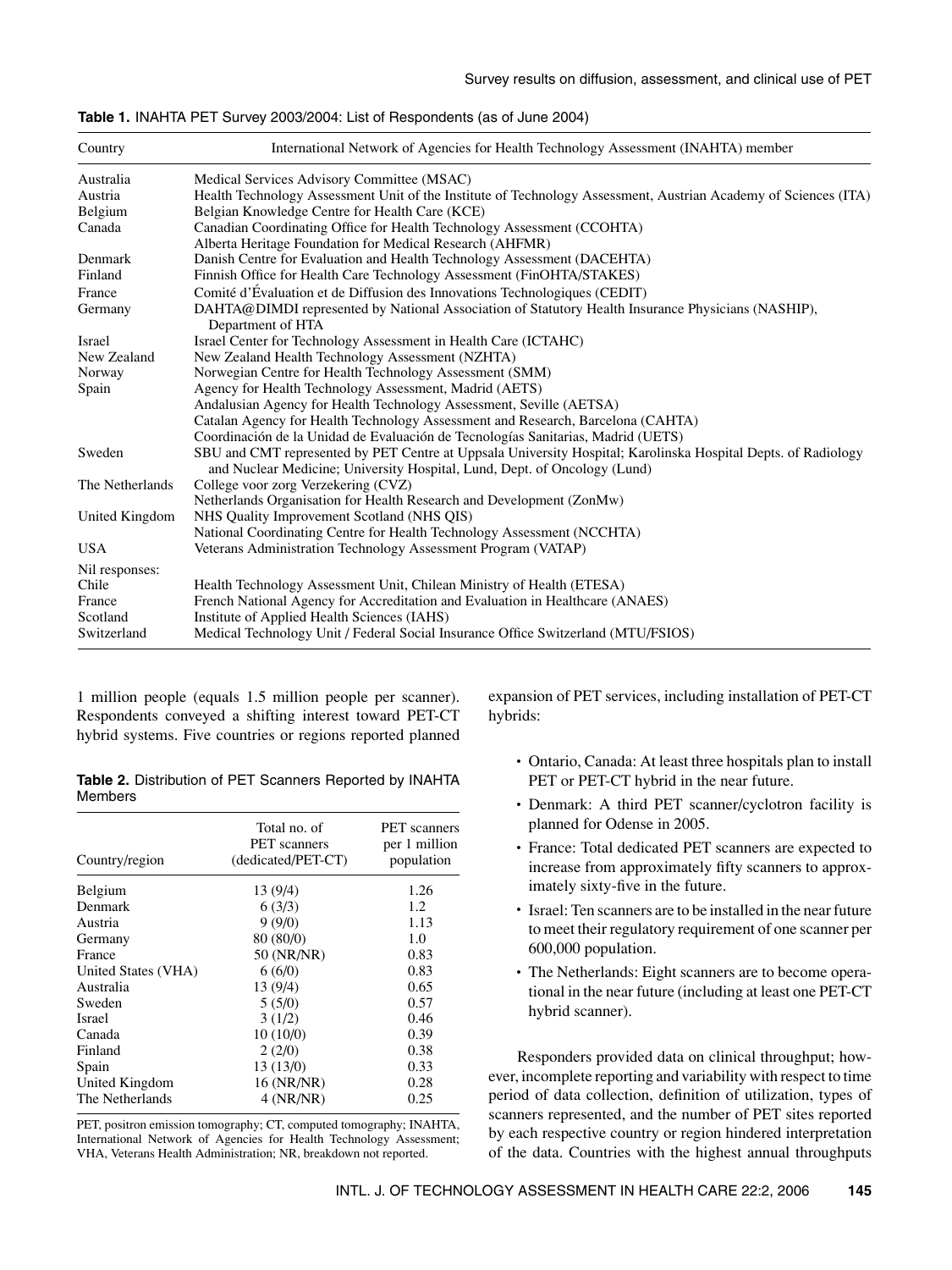| Table 3. PET Indications Assessed since 1999 INAHTA Survey <sup>a</sup> |  |
|-------------------------------------------------------------------------|--|
|-------------------------------------------------------------------------|--|

| Indication                           | No. of agencies | Agencies                                                                           |  |  |
|--------------------------------------|-----------------|------------------------------------------------------------------------------------|--|--|
| Oncology                             |                 |                                                                                    |  |  |
| Head and neck cancer                 | 12              | AETMIS, AETS, AETSA, CAHTA, CEDIT, DACEHTA, ICTAHC, Lund,<br>MSAC, SMM, VHA, ZonMw |  |  |
| Lung cancer                          | 11              | AETMIS, AETS, AETSA, CAHTA, CEDIT, DACEHTA, ICTAHC, MSAC,<br>NHS, VATAP, ZonMw     |  |  |
| Colorectal cancer                    | 10              | AETMIS, AETS, AETSA, CAHTA, CEDIT, DACEHTA, ICTAHC, MSAC,<br>VATAP, ZonMw          |  |  |
| Lymphoma                             | 9               | AETMIS, AETS, AETSA, CAHTA, CEDIT, ICTAHC, MSAC, NHS, ZonMw                        |  |  |
| Melanoma                             | 8               | AETMIS, AETS, AETSA, CAHTA, CEDIT, DACEHTA, ICTAHC, MSAC                           |  |  |
| Solitary pulmonary nodule            |                 | AETS, AETSA, CAHTA, DACEHTA, MSAC, SMM, VATAP                                      |  |  |
| <b>Breast cancer</b>                 | 4               | AETMIS, DACEHTA, VATAP, ZonMw                                                      |  |  |
| Brain tumor                          | 3               | AETMIS, MSAC, SMM                                                                  |  |  |
| Thyroid cancer                       | 3               | AETS, AETSA, CAHTA                                                                 |  |  |
| Glioma                               | 2               | AETMIS, MSAC                                                                       |  |  |
| Esophageal cancer                    | 2               | MSAC, ZonMw                                                                        |  |  |
| Tumors of the central nervous system | 2               | AETS, AETSA                                                                        |  |  |
| Cervical cancer                      |                 | <b>MSAC</b>                                                                        |  |  |
| Gastric cancer                       |                 | <b>MSAC</b>                                                                        |  |  |
| Ovarian cancer                       |                 | <b>MSAC</b>                                                                        |  |  |
| Prostate cancer                      |                 | <b>AETMIS</b>                                                                      |  |  |
| Sarcoma                              |                 | <b>MSAC</b>                                                                        |  |  |
| Neurology                            |                 |                                                                                    |  |  |
| Epilepsy                             | 6               | AETMIS, AHFMR, CEDIT, DACEHTA, MSAC, SMM                                           |  |  |
| Dementia/Alzheimer's disease         | $\overline{4}$  | AETMIS, DACEHTA, SMM, VATAP                                                        |  |  |
| Cardiology                           |                 |                                                                                    |  |  |
| Myocardial viability/perfusion       | 5               | AETMIS, AHFMR, DACEHTA, MSAC, SMM                                                  |  |  |

<sup>a</sup> For agency abbreviations, see Table 1.

AETMIS, Agence d'évaluation des technologies et des modes d'intervention en santé (Quebec, Canada).

included Belgium (10,273 scans in 2002), Australia (8,146 scans in 2003), Canada (4,700 scans in 2002), and the United States (VHA) (3,721 scans in Fiscal Year 2001). The most popular indications for PET use were in oncology. Lung cancer, colorectal cancer, lymphoma, and melanoma were among the most common indications for which scan were performed, whereas some of the less common indications included myeloma, testicular cancer, chronic skeletal infection, and tumors of the liver, pancreas, and spleen.

#### **Assessment of PET**

The number of agencies involved in assessing PET and the list of indications assessed since the 1999 INAHTA survey are expanding, particularly in oncology (Table 3). HTA approaches included new systematic reviews of primary studies, syntheses of existing systematic reviews, and primary data collection. Reasons for assessment centered on determining PET's clinical and cost-effectiveness for the purposes of improving quality of care and maximizing public resources with respect to the appropriate number of PET centers and their use within a local context.

The clinical applications most often assessed by IN-AHTA agencies were the following cancer forms: head and neck, lung, colorectal, lymphoma, and melanoma. Assessments were restricted to studies using dedicated PET models, but some respondents expressed a need for evaluating the clinical utility of alternatives to dedicated PET systems and their impact on service provision.

Seven agencies reported planned assessments of PET typically as part of a research protocol (Table 4). All but one agency (Coordinación de la Unidad de Evaluación de Tecnologías Sanitarias, Madrid, UETS) are evaluating multiple indications for use. MSAC in Australia is assessing a range of indications as part of a multicenter single-arm study of PET's impact on patient management.

# **Policy Implementation of PET**

All respondents commented on having some form of public funding for clinical PET scans, usually in the form of a prescribed list of indications, on a "case-by-case" basis, or within a research protocol. Clinical use and funding for PET were determined initially by external or in-house review of the clinical evidence, at times supplemented with expert input. Strategies for implementing clinical policy of PET usually included linking funding to continuous data gathering for the purposes of refining clinical use and optimizing resource allocation toward indications that maximize patient outcomes. Such strategies included monitoring utilization, monitoring published evidence to define PET's diagnostic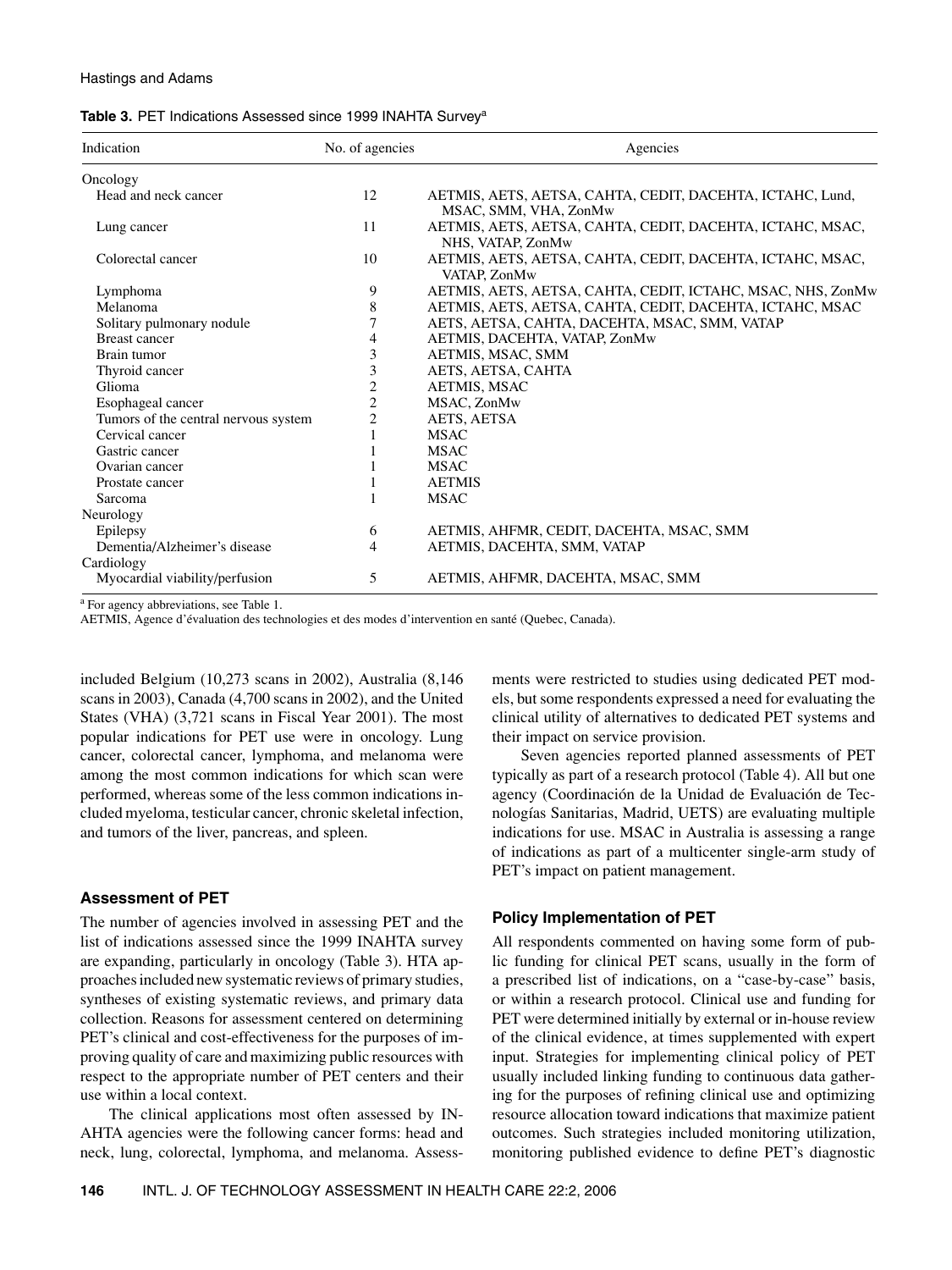| Indication                 | Agency         | Details                                                                                                                                                |  |  |  |
|----------------------------|----------------|--------------------------------------------------------------------------------------------------------------------------------------------------------|--|--|--|
| Colorectal cancer          | <b>MSAC</b>    | Prospective protocol study (multicenter single-arm) into PET's impact on patient<br>management.                                                        |  |  |  |
| Epilepsy                   | <b>MSAC</b>    | A second systematic review is being undertaken to consider new evidence to emerge<br>since the original MSAC review in 2000.                           |  |  |  |
|                            | <b>ICTAHC</b>  | <b>NR</b>                                                                                                                                              |  |  |  |
| Glioma                     | <b>MSAC</b>    | Prospective protocol study (multicenter single-arm) into PET's impact on patient<br>management.                                                        |  |  |  |
| Head and neck cancer       | <b>MSAC</b>    | Prospective protocol study (multicenter single-arm) into PET's impact on patient<br>management.                                                        |  |  |  |
|                            | Lund           | Diagnosis of residual or recurrent disease; unknown primary tumors; prediction of<br>therapy outcome.                                                  |  |  |  |
| Lymphoma                   | <b>MSAC</b>    | Prospective protocol study (multicenter single-arm) into PET's impact on patient<br>management.                                                        |  |  |  |
|                            | <b>AETSA</b>   | <b>NR</b>                                                                                                                                              |  |  |  |
|                            | Lund           | Prediction of therapy outcome.                                                                                                                         |  |  |  |
| Melanoma                   | <b>MSAC</b>    | Prospective protocol study (multicenter single-arm) into PET's impact on patient<br>management.                                                        |  |  |  |
| Esophagogastric cancer     | <b>MSAC</b>    | Prospective protocol study (multicenter single-arm) into PET's impact on patient<br>management.                                                        |  |  |  |
|                            | <b>ICTAHC</b>  | <b>NR</b>                                                                                                                                              |  |  |  |
| Ovarian cancer             | <b>MSAC</b>    | Prospective protocol study (multicenter single-arm) into PET's impact on patient<br>management.                                                        |  |  |  |
|                            | <b>ICTAHC</b>  | <b>NR</b>                                                                                                                                              |  |  |  |
| Sarcoma                    | <b>MSAC</b>    | Prospective protocol study (multicenter single-arm) into PET's impact on patient<br>management.                                                        |  |  |  |
|                            | <b>ICTAHC</b>  | <b>NR</b>                                                                                                                                              |  |  |  |
| Non-small cell lung cancer | <b>DACEHTA</b> | Randomized study of mediastinal staging $+/-$ PET; planned total of 430 patients;<br>accrual until December 2004; publication in 2006 after follow-up. |  |  |  |
| Thyroid cancer             | <b>ICTAHC</b>  | <b>NR</b>                                                                                                                                              |  |  |  |
| <b>Breast cancer</b>       | ICTAHC, UETS   | <b>NR</b>                                                                                                                                              |  |  |  |
| Dementia                   | <b>ICTAHC</b>  | <b>NR</b>                                                                                                                                              |  |  |  |
| Cardiology                 | <b>AETS</b>    | <b>NR</b>                                                                                                                                              |  |  |  |
|                            | <b>ICTAHC</b>  | Ischemic heart disease                                                                                                                                 |  |  |  |
| Pancreatic carcinoma       | <b>AETS</b>    | <b>NR</b>                                                                                                                                              |  |  |  |
| Tumors of unknown origin   | <b>AETSA</b>   | <b>NR</b>                                                                                                                                              |  |  |  |

|  |  |  | Table 4. Planned Reviews and Prospective Multicenter Research of PET <sup>a</sup> |  |  |  |
|--|--|--|-----------------------------------------------------------------------------------|--|--|--|
|--|--|--|-----------------------------------------------------------------------------------|--|--|--|

<sup>a</sup> For agency abbreviations, see Table 1.

PET, positron emission tomography; NR, breakdown not reported.

performance in selected indications, and examining PET's impact on patient management and health outcomes within a local context.

## **CONCLUSIONS**

Experiences of INAHTA members show an increasing use of HTA to direct appropriate use of PET services in clinical care, taking into account clinical and costeffectiveness, patient needs, and local resources. INAHTA members have reported integrating continuous quality improvement (CQI) approaches into clinical policy for PET, in which initial use is defined through systematic review, modeling, and expert opinion, and subsequent use is refined through continuous literature review, research protocol, and monitoring of utilization and outcomes. A CQI framework can assist policy makers in optimizing scarce resources for both evaluation and clinical use of high cost and potential beneficial diagnostic technologies such as PET, particularly in areas where potential clinical or costeffectiveness is considerable but conclusive evidence is lacking.

## **CONTACT INFORMATION**

**John Hastings**, BA (john.hastings@health.gov.au), Australian Department of Health and Ageing, Diagnostics and Technology Branch, GPO Box 9848, Canberra, Australian Capital Territory, Australia 2601

**Elizabeth J. Adams**, MPH (Elizabeth.adams@med.va. gov), Research Analyst, Veterans Administration Technology Assessment Program, VA Boston Healthcare System (11T), Boston, Massachusetts 02130